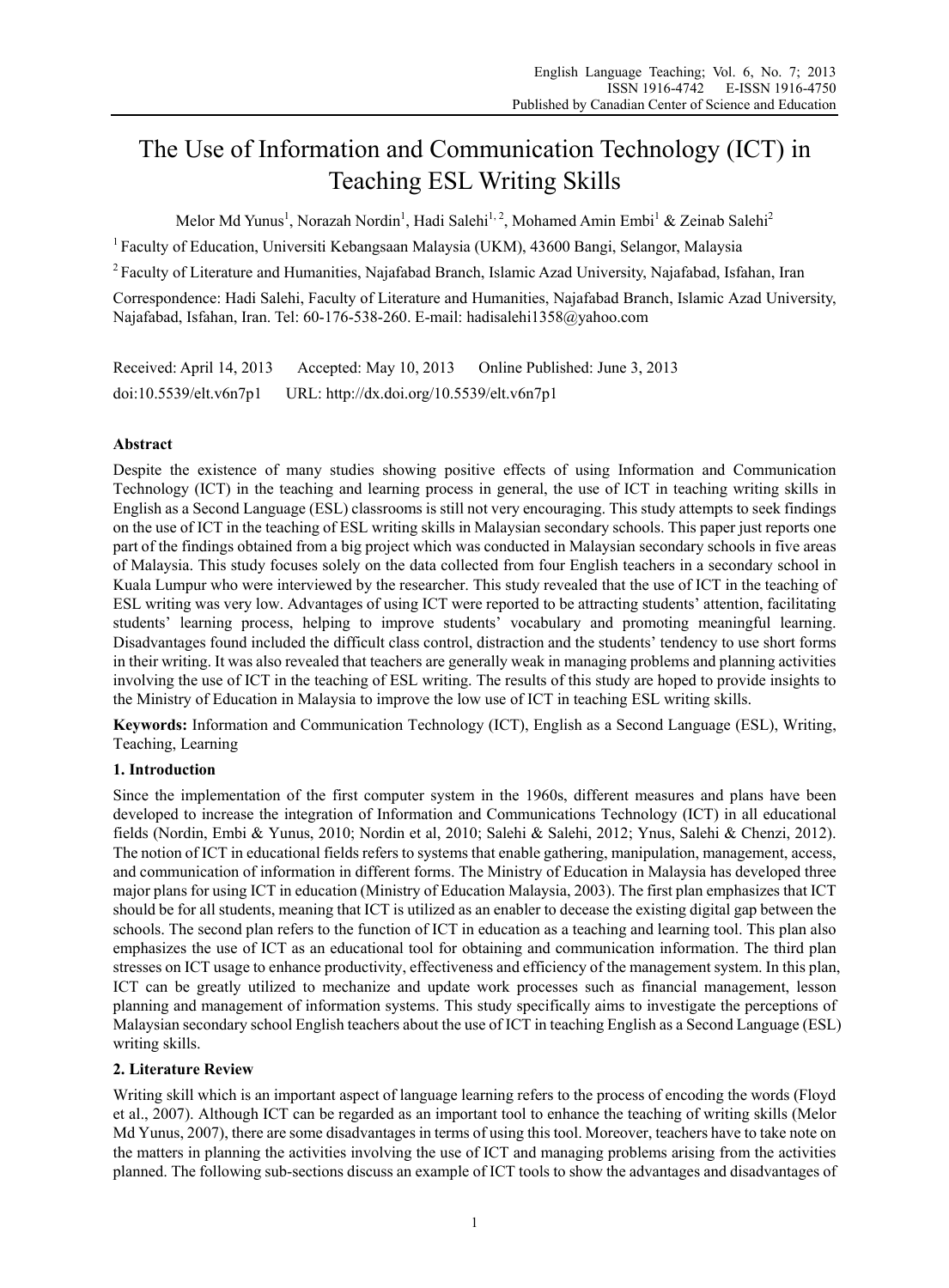using ICT in teaching writing skills. Moreover, some of the issues involved in managing problems and planning activities using ICT tools have been discussed and reviewed.

# *2.1 Advantages and Disadvantages of Using ICT in Teaching ESL Writing Skills*

One of the popular tools commonly adapted in the teaching of writing skills is the use of blogs. According to Kelly & Safford (2009), blogging provides "a real-world digital medium for communication". It is a multi-dimensional tool that not only offers a container for writing but also has the possibility of multiple audiences and access points" (p. 119). In their research on the effectiveness of using the online writing approach in teaching writing, Kelly  $\&$ Safford (2009) conducted a research project in 6 different classes during 2006 Soccer World Cup to analyze how the students employed complicated sentence structures in their writing on a soccer weblog. They explored how the effect of a short-term, popular, worldwide event and an online platform for communication provided an opportunity of writing skill improvement where students started to use complex sentence structures. This research shows positive findings in terms of the students' interest in presenting ideas and responding to their classmates' ideas by commenting on the blog. Similarly, Holder (2006) claimed that online blogs let bloggers get feedback from more than one person, and this kind of peer feedback is more effective than traditional self-correction. Moreover, Lenhart et al. (2008) concluded that blogs are common platforms for teenagers to express their viewpoints, and there is sufficient evidence to support that students having personal blogs tend to be prolific writers in the school. In fact, by using blogs in the teaching of writing, the positive interactivity for the teaching and learning of sentence grammar will be increased.

Research on the use of ICT tools in ESL writing classroom has shown that ICT makes a supportive and encouraging environment for the students to increase their writing skills in terms of quality and quantity (Lam  $\&$ Pennington, 1995; Bialo & Sivin-Kachala, 1996; Goldberg, Russell & Cook, 2003; Fidaoui, Bahous & Bacha, 2010). On the other hand, the literature suggests that there are some disadvantages in terms of using ICT in the teaching of writing skills (Salehi & Salehi, 2011; Yunus & Salehi, 2012). The use of computer technology could cause the lackadaisical attitude among students whereby they will not take their work seriously. Moreover, ICT tools distract students' attention in the classroom and provide a tendency for the students to use short forms and informal abbreviations in their writing tasks (Yunus et al, 2013). The presence of ICT tools in the classroom makes the students negatively involved during the class time and makes the class control difficult for the teachers (Yunus et al, 2013).

#### *2.2 Managing Problems and Planning Activities Involving ICT in Teaching ESL Writing Skills*

Lawrence, McNeal & Yildiz (2009) claim that teachers need to consider several matters in managing problems which could arise from the activities planned. Firstly, teachers need to explain to students how to do tasks on the computer (e.g., cutting and pasting, drawing tables, resizing the fonts, and changing the colors in their manuscripts). Secondly, when it comes to the brainstorming session, the teacher has to lead the process of brainstorming options for presenting the students' work to the audience based on the type of text the students wanted to share. Thirdly, the teacher cannot take for granted little things which the students might not know. The teacher should make an effort to model certain expected behaviors, for instance, how to search the web for specific information, and how to save it in specific drive. The fourth suggestion is to provide students with research strategies to assist them progress in their writing process. Lastly, teachers should constantly ask the students some questions to understand their needs and then guide them while doing their research projects. Proper guidance and scaffolding to guide students along the activities planned using ICT are needed so that all learners are able to follow and benefit from the tasks planned (Lawrence, McNeal & Yildiz, 2009).

Although blogs can be a useful tool for the instruction of writing skills, some researches highlighted the drawbacks of using blogs (Anderson & Balajthy, 2009; Yunus, Kiing & Salehi, 2013). Two of the drawbacks are that students will not take their activity seriously and will not use what they have learned in their blog postings. However, as pointed out by West (2008), as educators move from traditional written responses to literature into online forums, they find that students still use the literary discourse from the classroom, along with asserting their own personalities in their posts. This is because students understand that there is an online social context for their work and they often comply with certain expectations without teacher prompting to impress their peers (West, 2008).

In short, the literature suggests different problem management procedures which depend very much on the problems encountered by the teachers. Some of the problem management skills elaborated above are to organize the curriculum, provide clear explanation to students prior to the tasks given, lead brainstorming sessions, model certain expected behaviours, help students by providing suggestions and research strategies through the writing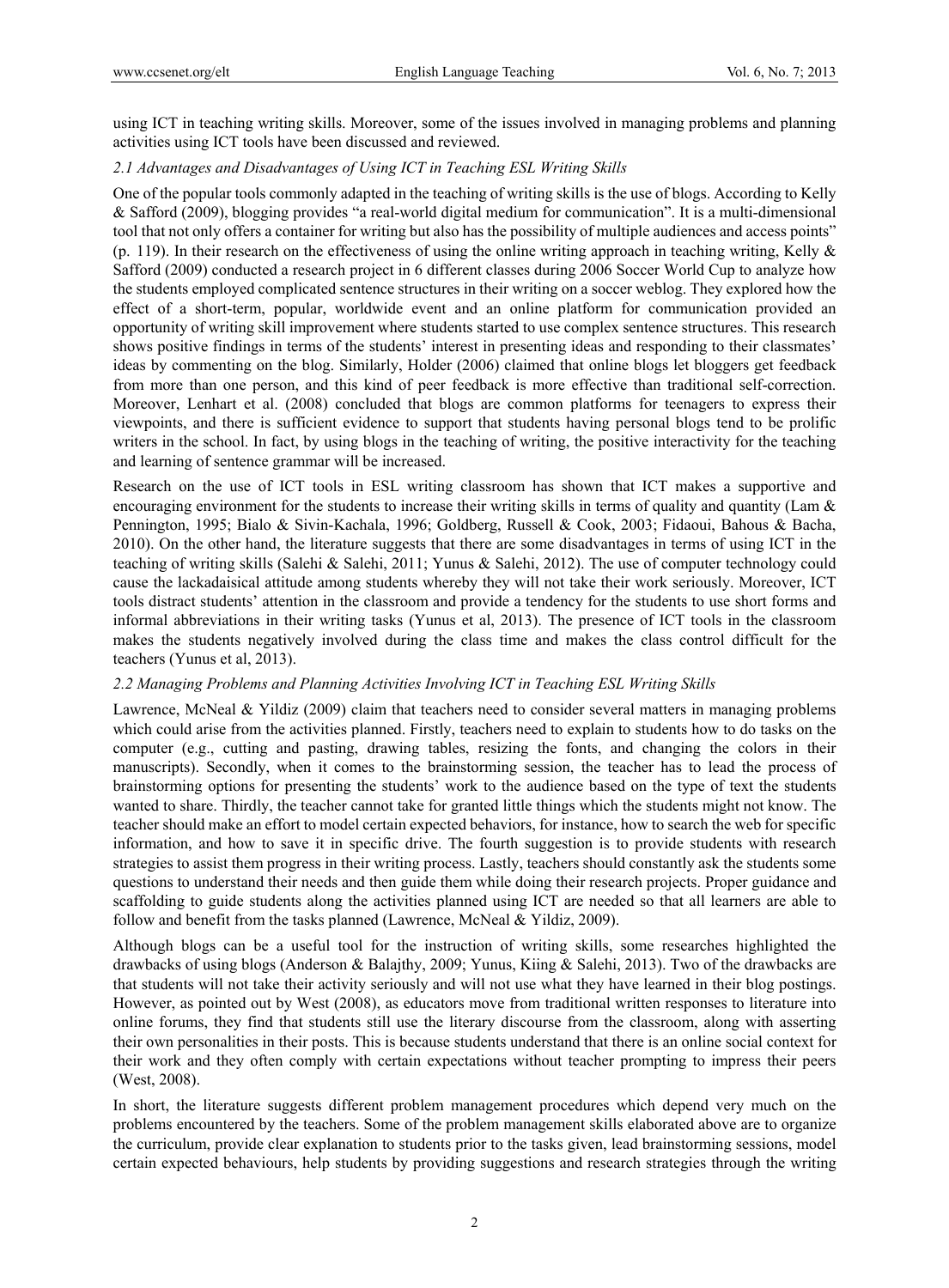process, give proper scaffolding along the activities planned and to set rules about teacher expectations and the form of acceptable language within online environments.

On the other hand, various activities which involve the use of ICT could be adapted to assist the instruction of writing. These activities or programmes should not be restricted to in-school activities only. Lawrence, McNeal & Yildiz (2009) claimed that adolescents get involve in different literacy practices outside the school because they interact with different types of non-traditional texts and sources of information, access and mass media and different cultures, and interact with people from diverse backgrounds and perspectives using the computer technologies.

In summary, various kinds of planning and different types of activities involving ICT in the teaching of reading and writing could be planned. The use of new technologies enables learners to communicate with different people using multiple forms of non-traditional texts and sources of information. Teachers' classroom practices have to be re-examined due to the everyday technology effects on the students' literacy practices. Holiday literacy programmes which cover lessons on writing skills involving the use of ICT could be planned to facilitate students' learning process. Teachers can also use the social networking tools such as Facebook and create a group to encourage academic sharing and discussion among the learners.

#### **3. Methodology**

This paper is just one part of a huge project. The general purpose of the main study was to explore the effectiveness of using ICT in teaching ESL writing skills in Malaysian secondary schools. To achieve the purpose of the study, a total of 33 English teachers were interviewed. The teachers were selected from secondary schools from five different areas of Malaysia, namely Alor Setar, Tawau, Tuanku Jaafar, Johor Bahru, and Kuala Lumpur. This study is a qualitative research in nature because in order to get deeper understanding of the participants' perceptions, a semi-structured interview was used to explore teachers' perceptions and practices of using ICT in teaching writing skills in ESL classrooms. The data obtained from the interviewed teachers who were teaching in Kuala Lumpur area are reported in this paper. All the participants were pragmatically and purposively selected.

The objective of designing interviews in this study was to obtain rich information about the participants' perceptions and attitudes towards the use of ICT in teaching writing skills in English as a Second Language (ESL) classroom. The questions for the interviews were developed based upon the nature of the research questions.

In general, interviews tended to provide in-depth and detailed information about how Malaysian secondary school teachers actually reacted to the use of ICT in teaching ESL writing skills. The interview questions were developed by the researchers and initial modifications were made in order to tailor the questions to reflect the nature of the research questions. In the development process of the interview questions, in order to ensure the content validity, first of all, the present researchers reviewed the relevant literature and examined the interview protocols designed for similar purposes. The first draft of the interview questions were developed considering the issues pointed in the literature. Then, the content validity and face validity of the interview protocol were checked by a panel of experts. The experts' comments and suggestions were implemented to develop the second draft of the protocol. To ensure the reliability of the interview questions, the second drafts were piloted on 3 English teachers. The piloting of the second drafts of the interviews showed that all the questions were clear and the interviewees were not encountered with any problems due to the wording of the questions. The questions of the interview were structured to find the answer for the following research question:

What are the advantages and disadvantages of using ICT in teaching writing skills in ESL classrooms?

 How do Malaysian secondary school English teachers manage problems and plan activities involving ICT in teaching ESL writing skills?

Before conducting the study, the necessary permissions were obtained from both the school principal and the teachers. Moreover, the consent forms were read and signed by all four participants before conducting the interviews. All the interviews were conducted in English in November 2012. The interviews lasted for about 30 to 45 minutes and they were audio-recorded. After conducting the interviews, the recorded interviews were transcribed verbatim. They were also organized, coded and analyzed. In order to analyze the interview data, several steps have been conducted. Right after each interview session, the researcher transcribed the recorded interviews and referred to his notes on what he has jotted down as the interview went along to avoid losing any important data which might become significant to the findings of this research. The researcher then contacted the research interviewees to confirm the accuracy of the transcriptions and notes as interpreted by the researcher. All participants were given a pseudonym for the purpose of anonymity.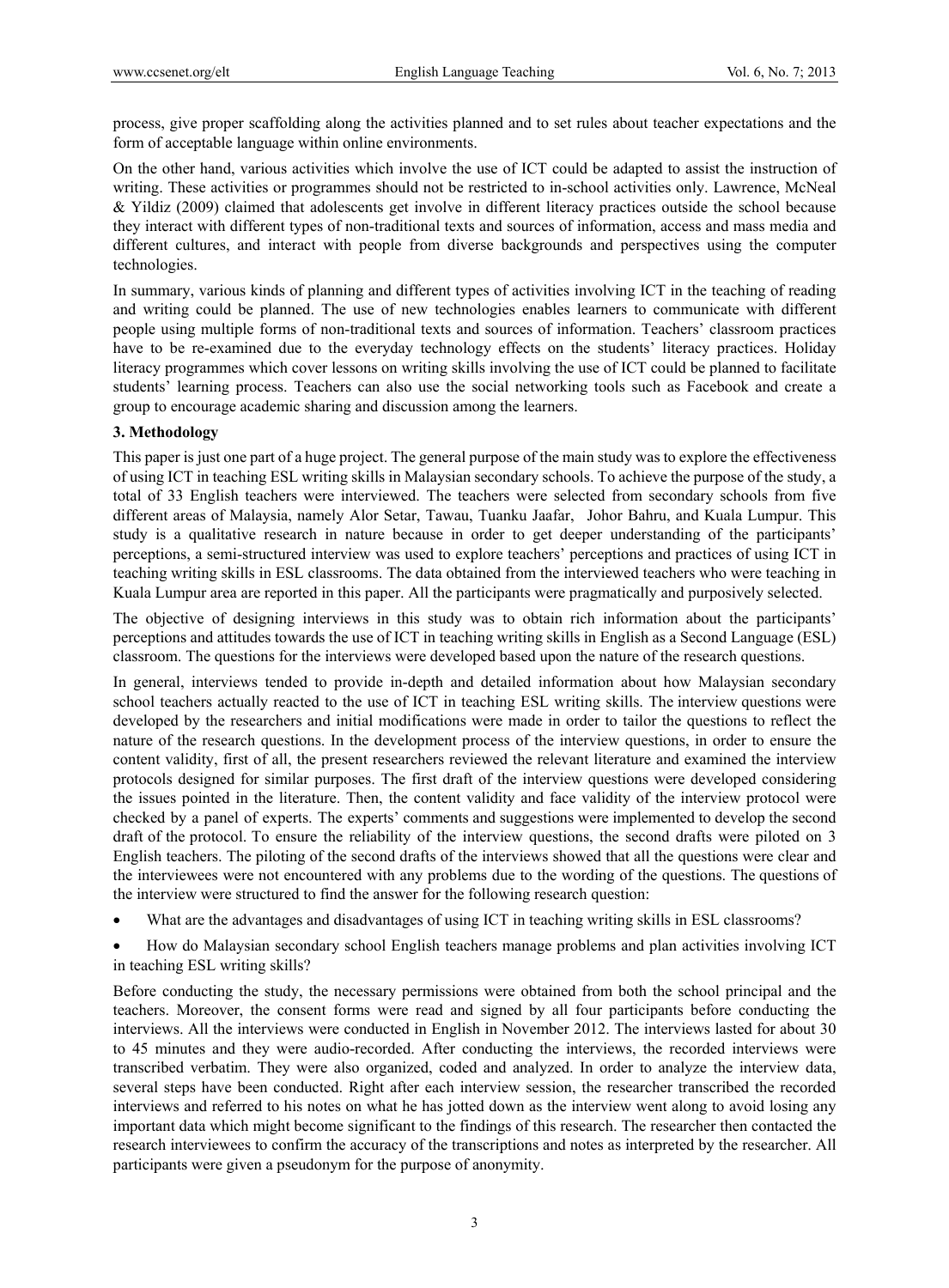# **4. Results**

# *4.1 Participants' Demographic Information*

Table 1 summarizes the details of the interviewed teachers. Four out of six English teachers in the school participated in the interview sessions. The names of the teachers have been changed to ensure a high level of anonymity and to protect their privacy as well. All four teachers were female. The interviewer could not get any male teacher to be interviewed as all the six English teachers in that school are female. This is a very common phenomenon as the teaching profession has always been dominated by the women due to the nature of the job. All the teachers are above the age of 30 meaning that they have at least5 years of teaching experience.

|  |  |  |  | Table 1. Basic Information about Interviewed teachers |  |
|--|--|--|--|-------------------------------------------------------|--|
|--|--|--|--|-------------------------------------------------------|--|

| Area              |         |   |    | Pseudonym Gender Age Teaching experience (Year) |
|-------------------|---------|---|----|-------------------------------------------------|
| Kuala Lumpur Nora |         |   | 32 | 9                                               |
|                   | Rinie   | F | 40 | -15                                             |
|                   | Asyikin | F | 46 | 21                                              |
|                   | Anne    | F | 54 | 30                                              |

# *4.2 Main Findings of the Interviews*

The main findings of the study are presented based upon the following themes:

4.2.1 Advantages and Disadvantages of Using ICT

When the teachers were asked to give their responses on the benefits of using ICT in teaching writing skills, most of them stated that ICT tools can be useful and effective in conducting writing activities. They unanimously believed that the conventional methods of teaching ESL writing make the students bored during the class time. Nora stated that:

*Using ICT can motivate my students to be creative and learn in an enjoyable environment. For example, they can easily write their essays anytime because they can find a lot of information about each topic on the web.* 

In agreement with Nora's opinion, Anne referred to the benefits of surfing the net for the students to improve their writing skills. She added that:

*Students can use the Internet to search for the information they may need for writing. For example, if they are going to write about a personality they admire, they can 'google' to find more information about the person they selected.* 

Moreover, Asyikin responded very positively towards the view of ICT being utilised for the purpose of teaching writing skills. She stressed on how ICT as a teaching tool could help make the lesson more interesting, which in turn could keep the students focused in class. When the teachers can draw the students' attention in the class, the lessons could be carried out more smoothly and when that happens, the students will not be so bored as well. In agreement with Asyikin's opinion, Nora highlighted how the current generation of students are put side by side with ICT. Students, as she has said, are using the ICT tools themselves even out of school. The current twenty-first century students as Sweeny (2010) put, should be treated differently in terms of teachers' methods of teaching. It is suggested that if students are able to use the ICT tools themselves outside the school, it would really benefit them if the ICT tools are integrated in the teaching of writing as well.

Rinie commented on how the current generation of students are different in terms of their creativity and self-discovery skills. She believed that today's students are able to do many things on their own including searching for educational related materials online. She also added the following with an example:

*We teachers are not bound to the traditional way of teaching. The students now are different. Students are more creative now; they are able to search for materials on the net themselves. Once I gave my Form 4 students a writing exercise. It was a formal letter. I did not explain to them the format or the content they should include in the letter. I just gave them the topic. After the school holiday, I expected to repeat the lesson but the students had already completed the exercise! I asked them how they did it and they said they just searched the topic in the 'Google'.* 

When the teachers were asked about the disadvantages of using ICT in teaching writing skills, most of the teachers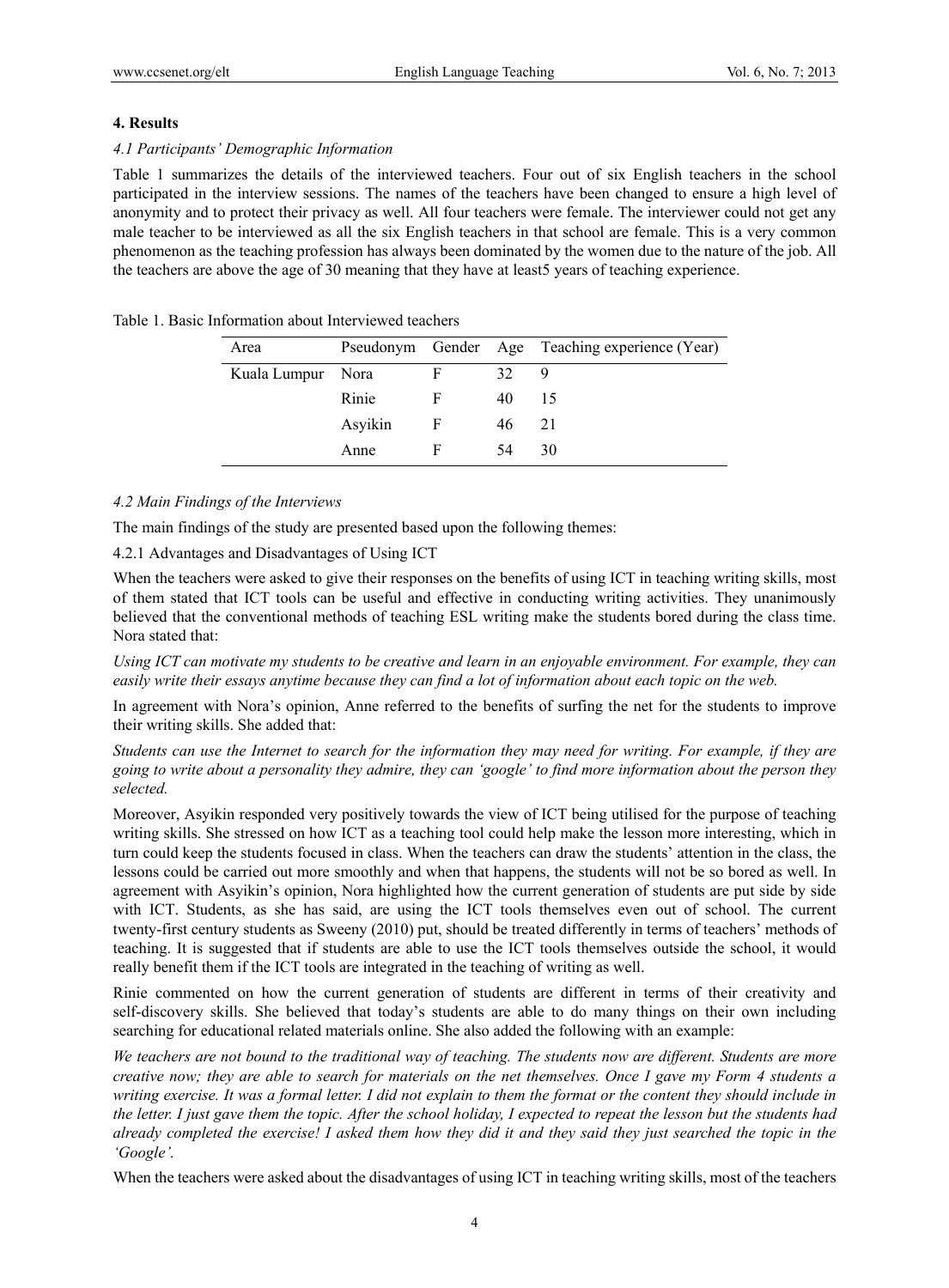referred to the students' use of abbreviations in writing tasks, insufficient time and plagiarizing materials on the net. Nora highlighted the negative effects of using short forms by the students. She believed that the informal abbreviations ruin the students' writing tasks. She added that:

*Speaking from my own experience, I feel that when the students use too much ICT tools, they tend to use a lot of short forms like 'cos' to mean 'because', 'ur' to mean 'your' and many others. They also like to use this SMS language in their essay writing. That's horrible, isn't it?* 

Moreover, Rinie emphasized that why there is a need to use ICT when non-ICT-based lessons could do the same for her and her students. She also referred to the insufficient time for instruction when ICT is used. She explained that:

*I think a lot of time will be wasted when we use ICT. If you only have one period of English, you have only 40 minutes. When you use the computer lab, students need some time to get there. If you're lucky, the LCD is alright and it can detect your laptop. If you're not, you'll spend time with the technical problems. Even if you have double periods, you still do not have enough time to finish what you plan to do with the students. So sometimes I think why do we want to use ICT when we can always do it face-to-face with the students?* 

Similarly, Asyikin pointed out that:

*You can't be able to give so much input when you want to use ICT. Suppose you assign homework for your students to do. You give the students writing exercises in a blog or ask them to write a post on the blog. You cannot expect to get all 100% students completing the work via the blog. There will be plenty of excuses given by them when they can't complete the task. No internet access will be the main excuse given. While if you give them a task in hard copies like handouts, there is no excuse for them to escape from doing the task.* 

In the same way, Anne was worried about what the students could actually gain from the writing lessons with the use of ICT. She gave an example of how the students might not be able to relate what they had learnt via ICT to the tasks they attempted. She also inserted her view on the importance of teachers' capabilities in using ICT to ensure that students could follow the lesson well. She specifically stated that:

*When you want to use ICT, you need to be good at it. You need to be competent. If not, your lesson will not run smoothly. If teachers can't use ICT competently, it's better for them not to use it. Otherwise, students might not get what you're trying to teach. That's very dangerous. Let's say you use songs to teach them vocabulary before attempting the writing part. After singing and enjoying the song, they might forget the words and just remember the tune of the song.* 

4.2.2 Managing Problems and Planning Activities Involving ICT

Classroom management usually includes teachers' actions to engage students in the learning process. Specifically, it encompasses actions such as establishing and maintaining ICT equipment, handling of misbehaviors, providing instruction, attending to students' cognitive and emotional needs and managing group activities (Emmer & Stough, 2001). Therefore, it more focuses on a positive environment which is conducive to make students involve and they are more satisfied in the learning process. In order to overcome the problems that occur regarding ICT usage in ESL classroom, Anne stated that:

*Teacher could be more creative in thinking and be more active in classroom by giving students lessons which are in agreement with the students' interest or students' level. Therefore, problems regarding the management of students and ICT in ESL classrooms can be overcome easily.* 

The problem management adapted by the interviewees from the challenges faced were probed. For example, Anne stated that *"If there are problems, I will change my lessons. I will photocopy exercises from the reference books and teach using those materials".* Moreover, Rinie highlighted the way of assigning take-home tasks to students when there were problems for internet access in school. She added that:

*With the problem on slow connection, I will assign students to find reading materials at home and print them out. No matter what, there shouldn't be any spoon feeding. Those materials they find and print out will be useful in their writing process.* 

Asyikin also had something to say about this matter:

*If I really want to use ICT, I will consult the technicians or other teachers who are more expert in ICT to help me. If not, I will just use my own methods of teaching reading and writing without using ICT.* 

Asyikin implied that if there is a will, there is always a way. For her, if she really wanted to use ICT, she would consult the school technicians or her colleagues who were more competent in using ICT. When that did not help,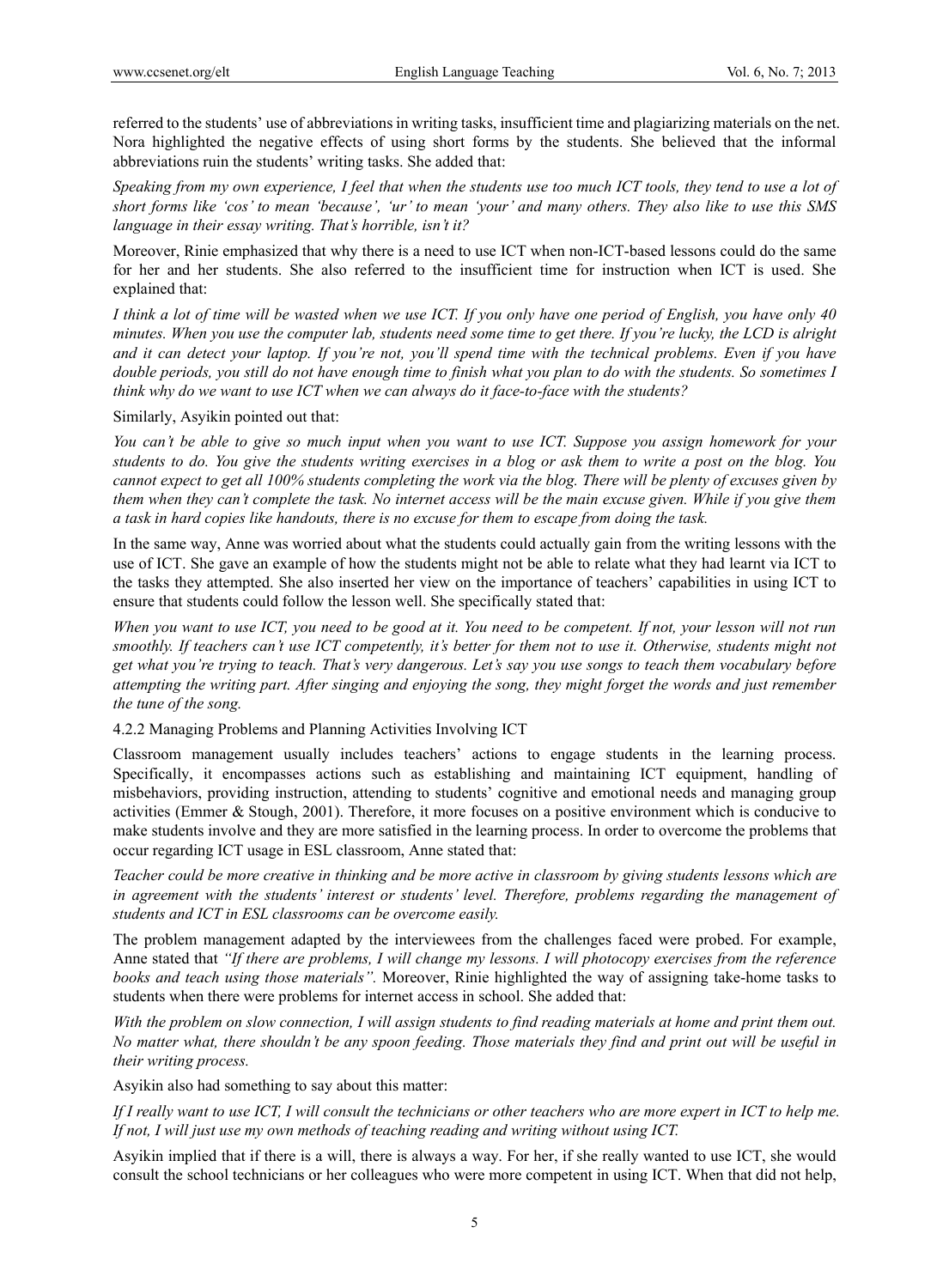she would just revert to non-ICT teaching methods. As for Nora, when she had problems with the ICT tools, she would request for assistance either from the school technicians or the students. She said *"I will get the school technicians to help me with the computers. But sometimes they are busy and I will get students to help".*

One the other hand, interviewees were asked to share their plans for writing activities involving the use of ICT in teaching. However, not every interviewee had used ICT in the teaching of writing. There are so many activities that can be carried out by using ICT in order to teach writing. In writing activity, using the Word-processors has made a huge difference for many students in learning writing in English language. Students can write pieces of written work for many times over and over again in order to get a neat piece of writing by using ICT tools and present it to the teacher in a neat form of work. To support this idea, Asyikin stated that:

*Apart from the web-based activities, as a teacher, I use the computers' word processing software for other stages of the class. For example, I use this software during the brainstorming activity. This again is a personal wish to try out teaching a common classroom activity using ICT. I wish to see how the students react to the activity. This again is an attempt to integrate ICT into the class by looking at as many ideas through the web based activities.* 

Teaching language learners by using ICT has distinct advantages that are related not only to language education but prepares students for today's information society. Computer technologies and the Internet are powerful tools for assisting language teaching because Web technology is a part of today's social needs, meaning that language learners now can learn through writing e-mail and conducting online research (Wang, 2005). ESL teachers can collect teaching of writing materials by looking at the web based on English language sites. This has been agreed by Anne who pointed out that:

*Teachers can just go to TESL website or any other related web site and just select the suitable materials or activities that can enhance the students' interest in writing. This can be as a reference or just to show evidence for students in gaining more information for future lessons.* 

Nora referred to her experience regarding the use of ICT in teaching ESL writing. She used ICT in the pre-writing stage and added that:

*I use ICT to search for information regarding the topic of writing that I'm going to teach. Let's say I'm about to teach factual writing about pollution. I will search for the information about pollution, the types and details of pollution. Then I print and photocopy the related texts for my students to refer.* 

Similarly, Rinie stated that:

*My activities will focus more on the pre-writing parts. I will use cartoon strips I get from the net, show the strips to them to attract their attention. Actually, we don't focus much on how to conduct interesting activities for writing activities. We just don't have time for that. We focus more on how to score in the exams. I know having different activities would benefit them but right now, exam is more important. We need to give more drilling practice to them so that they can do well.* 

It should be remembered that teachers must make sure that the websites chosen for learners to browse and search for information are tested to ensure that the language is simple enough for them to understand without having to resort to translating the texts word by word. At first, the teachers can introduce the websites which present simple basic information such as meaning or pronunciation of the words that are good for the beginners. However, Rinie believed that the teachers should not be worried about the technology and the way it should be used. She stated that they learn everything because they have been brought up with this technology. She added that:

*I do not feel worried about the learners having "techno-fear" since they are young adult learners who have been brought up with IT at home. Therefore, the lesson will be fairly ambitious in allowing learners to freely search on-line. This I hope will lead to greater learner autonomy, as they will be deciding in groups what to look for and to what depth. After the class, I hope to be able to reflect and see how successful I was in caring out the activity by using ICT in my ESL classroom, and what I need to do is to reflect and think a way to improve the integration of ICT into my next classes.* 

#### **5. Discussion and Conclusion**

In general, there are many advantages and disadvantages regarding the use of ICT in the teaching of ESL writing in schools. For the advantages, it is reported that using ICT could help to meet the teachers' teaching objectives as ICT aids the teaching process. This comment resonates with Melor Md Yunus (2007) finding that ICT could be a learning tool in education. Moreover, another finding was that ICT is viewed not as a conventional method, but a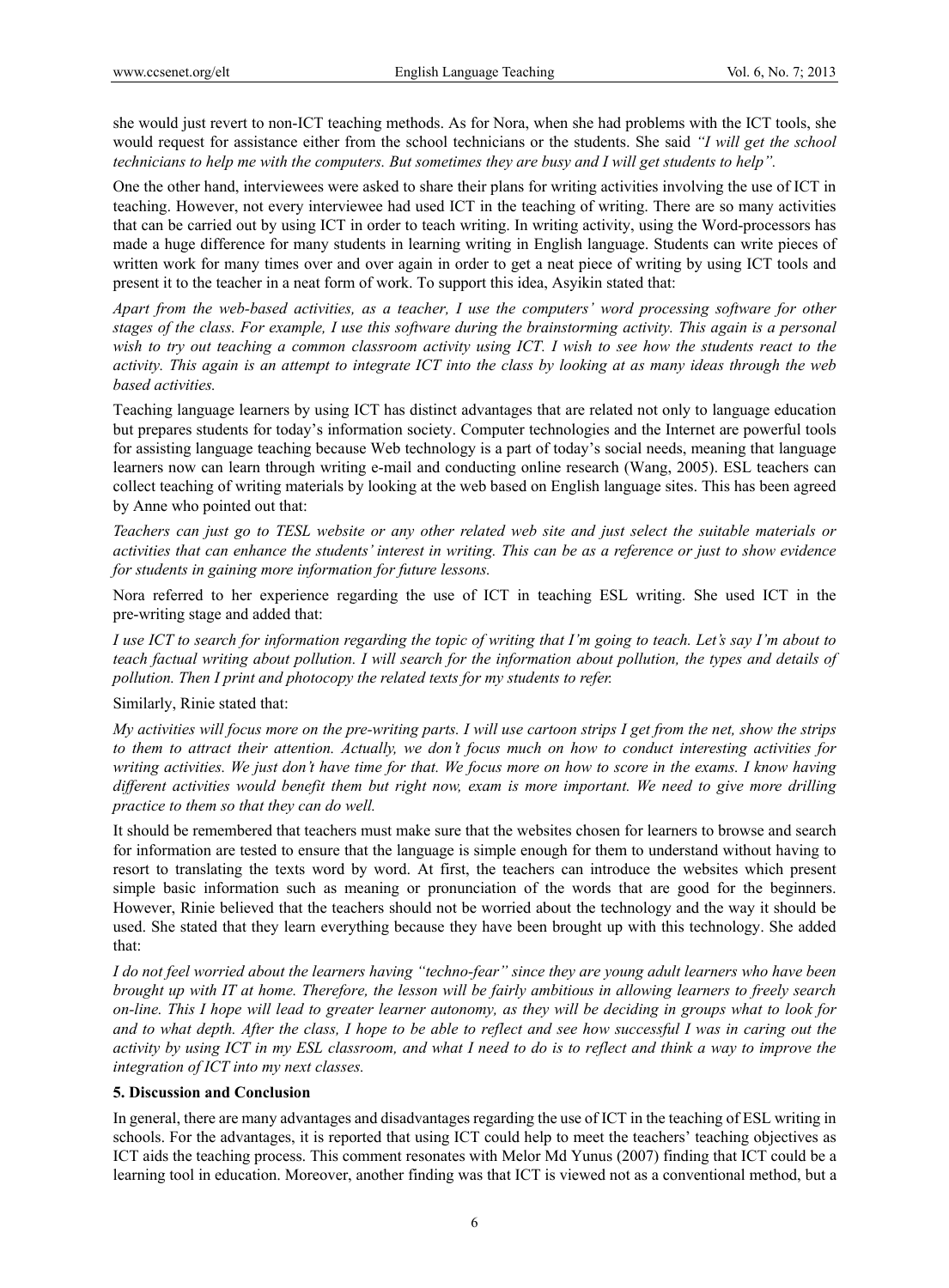new creative method of teaching which the researcher interpreted, as one which could activate active learning among the students (Mullamaa, 2010).

The integration of ICT in the teaching of writing was said to encourage learners' independence and self-discovery skills like searching for educational related materials online. This data supports findings by Blachowicz et al. (2009) who found out that the learning technology allowed students to develop independent work habits and to build both their skills and confidence about literacy and about using technology. Students could take responsibility for finding answers to suit their own learning needs (Choi & Ho, 2002 as cited in Sweeny, 2010).

For the disadvantages, there were only three main findings gained which are the problems on class control, distraction and the improper use of short forms as in the short messaging system (SMS). The three main disadvantages could be overcome without much problem. With stricter ground rules before bringing students to the computer laboratories, teachers would not face so many problems with class control. Moreover, with a central control of the computers, students might not get to visit other irrelevant websites that could distract them from completing the tasks given. As for the tendency to use short forms in writing, students could be given advice and constant reminder so that they will not repeat the mistakes in their writing. As mentioned by Lee (2007), it is important to set some basic rules about the teacher's expectations and the form of language that is appropriate in online environments. This is also to avoid the use of harsh or improper language within the online community.

Teachers seemed to be weak in managing the problems occurred while they were using ICT in teaching of writing skills. Feedback given was that if they had problems with the ICT equipments, they would revert to consulting the school technicians or other colleagues who are more competent in using ICT. Assistance either from the students was also one of the options used. Teachers' creativity level seemed to be quite low as the activities planned only involve those of lower levels like using the exercises from the English textbook. In fact, ICT is mostly used to search for writing materials before teaching the lesson.

#### **References**

- Anderson, R., & Balajthy, E. (2009). Stories about struggling readers and technology. *The Reading Teacher, 62*(6), 540-542.
- Bialo, E. R., & Sivin-Kachala, J. (1996). The effectiveness of technology in schools: A summary of recent research. *School Library Media Quarterly*, *25*(1), 51-57.
- Blachowicz, C., Bates, A., Berne, J., Bridgman, T., Chaney, J., & Perney, J. (2009). Technology and at-risk young readers and their classrooms. *Reading Psychology*, *30*(5), 387-411. http://dx.doi.org/10.1080/02702710902733576
- Choi, C. C., & Ho, H. (2002). Exploring new literacies in online peer-learning environments. *Reading Online, 6*(1). Retrieved September 10, 2012, from readingonline.org/newliteracies/lit\_index.asp?HREF=choi/index.html
- Emmer, E. T., & Stough, L. M. (2001). Classroom management: A critical part of educational psychology with implications for teacher education. *Educational Psychologist*, *36*(2), 103-112.
- Fidaoui, D., Bahous, R., & Bacha, N. N. (2010). CALL in Lebanese elementary ESL writing classrooms. *Computer Assisted Language Learning, 23*(2), 151-168.
- Floyd, R. G., Keith, T. Z., Taub, G. E., & McGrew, K. S. (2007). Cattell–Horn–Carroll cognitive abilities and their effects on reading decoding skills: g has indirect effects, more specific abilities have direct effects. *School Psychology Quarterly, 22*(2), 200-233.
- Goldberg, A., Russell, M., & Cook, A. (2003). The effect of computers on student writing: A metaanalysis of studies from 1992 to 2002. *Journal of Technology, Learning, and Assessment, 2*(1). Retrieved from http://www.jtla.org
- Holder, C. R. (2006). New media and new literacies: Perspectives on change. *EDUCAUSE Review, 41*(6), 76-77.
- Kelly, A., & Safford, K. (2009). Does teaching complex sentences have to be complicated? Lessons from children's online writing. *Literacy, 43*(3), 118-122. http://dx.doi.org/10.1111/j.1741-4369.2009.00501.x
- Lam, F. S., & Pennington, M. C. (1995). The computer vs. the pen: A comparative study of word processing in a Hong Kong secondary classroom. *Computer-Assisted Language Learning*, *8*, 75-92.
- Lawrence, S. A., McNeal, K., & Yildiz, M. N. (2009). Summer program helps adolescents merge technology, popular culture, reading, and writing for academic purposes. *Journal of Adolescent and Adult Literacy, 52*(6),